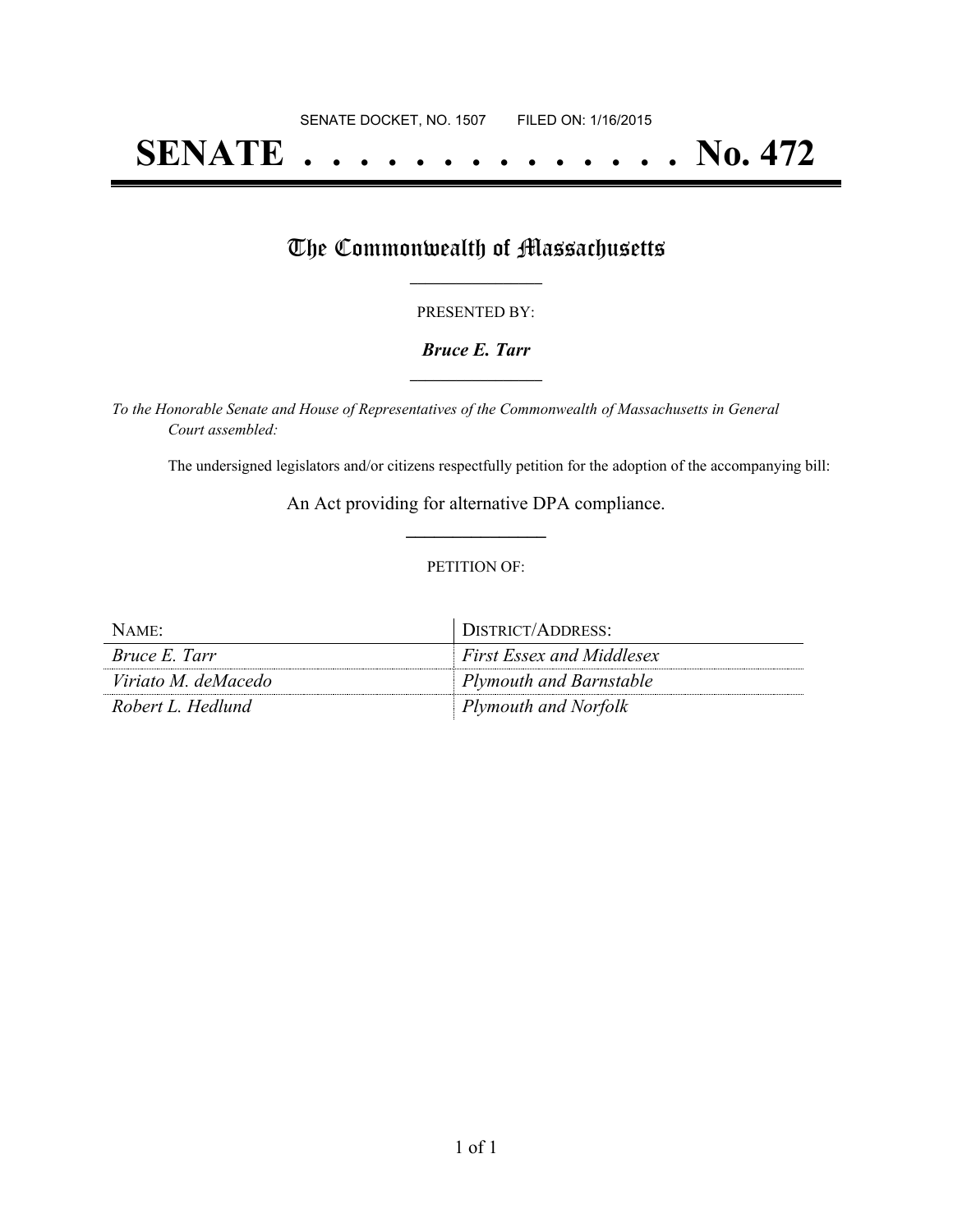# SENATE DOCKET, NO. 1507 FILED ON: 1/16/2015

# **SENATE . . . . . . . . . . . . . . No. 472**

By Mr. Tarr, a petition (accompanied by bill, Senate, No. 472) of Bruce E. Tarr, Viriato M. deMacedo and Robert L. Hedlund for legislation to provide for alternative designated port authorities compliance. Environment, Natural Resources and Agriculture.

## [SIMILAR MATTER FILED IN PREVIOUS SESSION SEE SENATE, NO. *408* OF 2013-2014.]

## The Commonwealth of Massachusetts

**In the One Hundred and Eighty-Ninth General Court (2015-2016) \_\_\_\_\_\_\_\_\_\_\_\_\_\_\_**

**\_\_\_\_\_\_\_\_\_\_\_\_\_\_\_**

An Act providing for alternative DPA compliance.

Be it enacted by the Senate and House of Representatives in General Court assembled, and by the authority *of the same, as follows:*

### 1 SECTION 1. Chapter 21A of the General Laws, as appearing in the 2014 Official

2 Edition, is hereby amended by inserting after section 5 the following section:-

# 3 SECTION 5A. Notwithstanding any general or special law to the contrary, the secretary

4 or an appointee shall, in conjunction with the special waterfront development oversight

5 commission, comment on and approve proposals for development in Designated Port Authorities

6 that do not meet strict compliance with said requirements in chapter 21A or 91.

- 7 SECTION 2. There shall be established a special waterfront development oversight
- 8 commission to comment on and approve all requests from municipalities for proposals to

9 develop and built in Designated Port Areas.